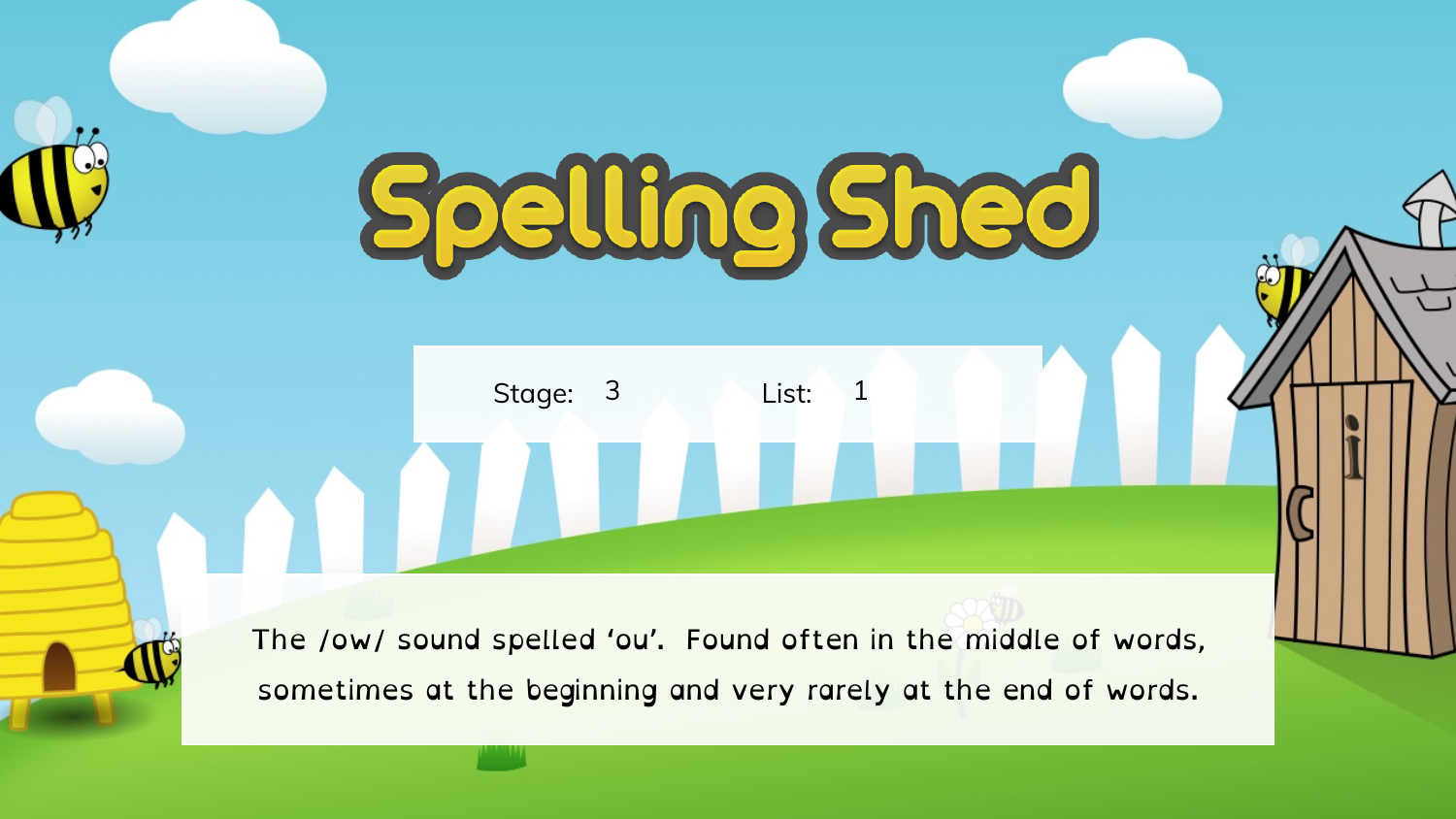| Stage: 3<br>and very rarely at the end of words. |                                | The /ow/ sound spelled 'ou.' Found often in the middle of words, sometimes at the beginning                                               |  |  |  |  |  |  |  |  |
|--------------------------------------------------|--------------------------------|-------------------------------------------------------------------------------------------------------------------------------------------|--|--|--|--|--|--|--|--|
| List:                                            |                                |                                                                                                                                           |  |  |  |  |  |  |  |  |
|                                                  | Introduction                   | The digraph 'ou' is pronounced as /ow/, explain that this sound is                                                                        |  |  |  |  |  |  |  |  |
| <b>Spellings</b>                                 |                                | most common in the middle of words and sometimes at the start.<br>It is rare at the end of words where the 'ow' spelling is usually       |  |  |  |  |  |  |  |  |
| mouth                                            |                                | found (e.g. cow).                                                                                                                         |  |  |  |  |  |  |  |  |
| around                                           | Main<br>Teaching               | Using the power point slide, discuss the meaning of the spelling<br>list this week. Get children to come out and underline the /ow/       |  |  |  |  |  |  |  |  |
| sprout                                           | Activity                       | sound in each word. Notice that most often the sound comes in                                                                             |  |  |  |  |  |  |  |  |
| sound                                            |                                | the middle of the word.                                                                                                                   |  |  |  |  |  |  |  |  |
| spout                                            |                                |                                                                                                                                           |  |  |  |  |  |  |  |  |
| ouch                                             |                                |                                                                                                                                           |  |  |  |  |  |  |  |  |
| hound                                            | Independent<br><b>Activity</b> | Get children to work in small groups, one child picks one of the<br>spelling list words and writes the first letter on a mini whiteboard, |  |  |  |  |  |  |  |  |
| trout                                            |                                | then passes the board to their left, the next child writes the next<br>letter of the word and so on until the word is complete.           |  |  |  |  |  |  |  |  |
| found                                            |                                |                                                                                                                                           |  |  |  |  |  |  |  |  |
| proud                                            |                                | The child that writes the final letter checks the spelling is correct<br>and then picks another word from the board to start again.       |  |  |  |  |  |  |  |  |

 $\curvearrowright$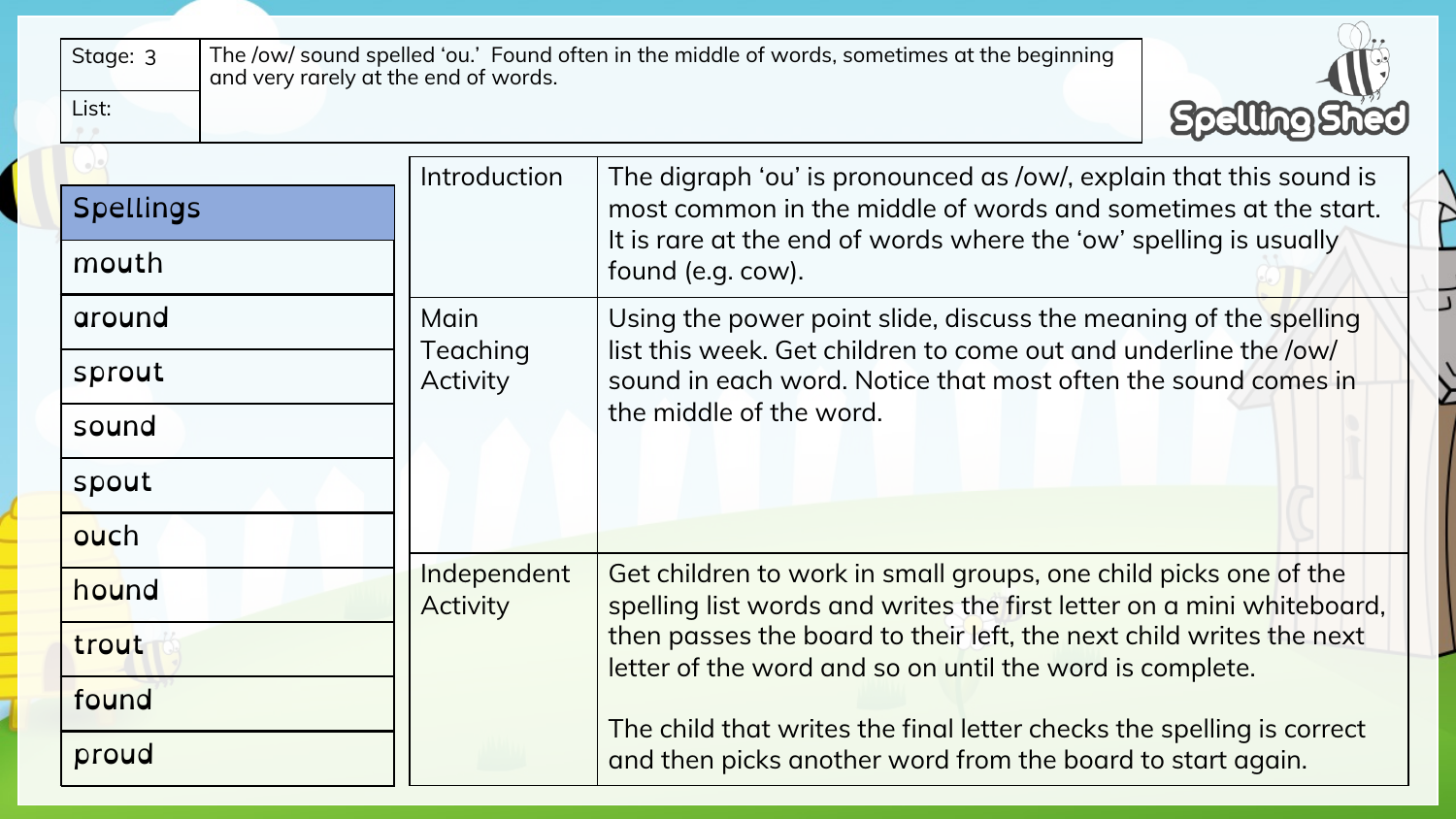Discuss the meanings of the words below and then ask children to come out and underline the /ow/ sound in each word

| mouth | around | sprout | sound   | spout |
|-------|--------|--------|---------|-------|
| ouch  | hound  | trout  | outside | found |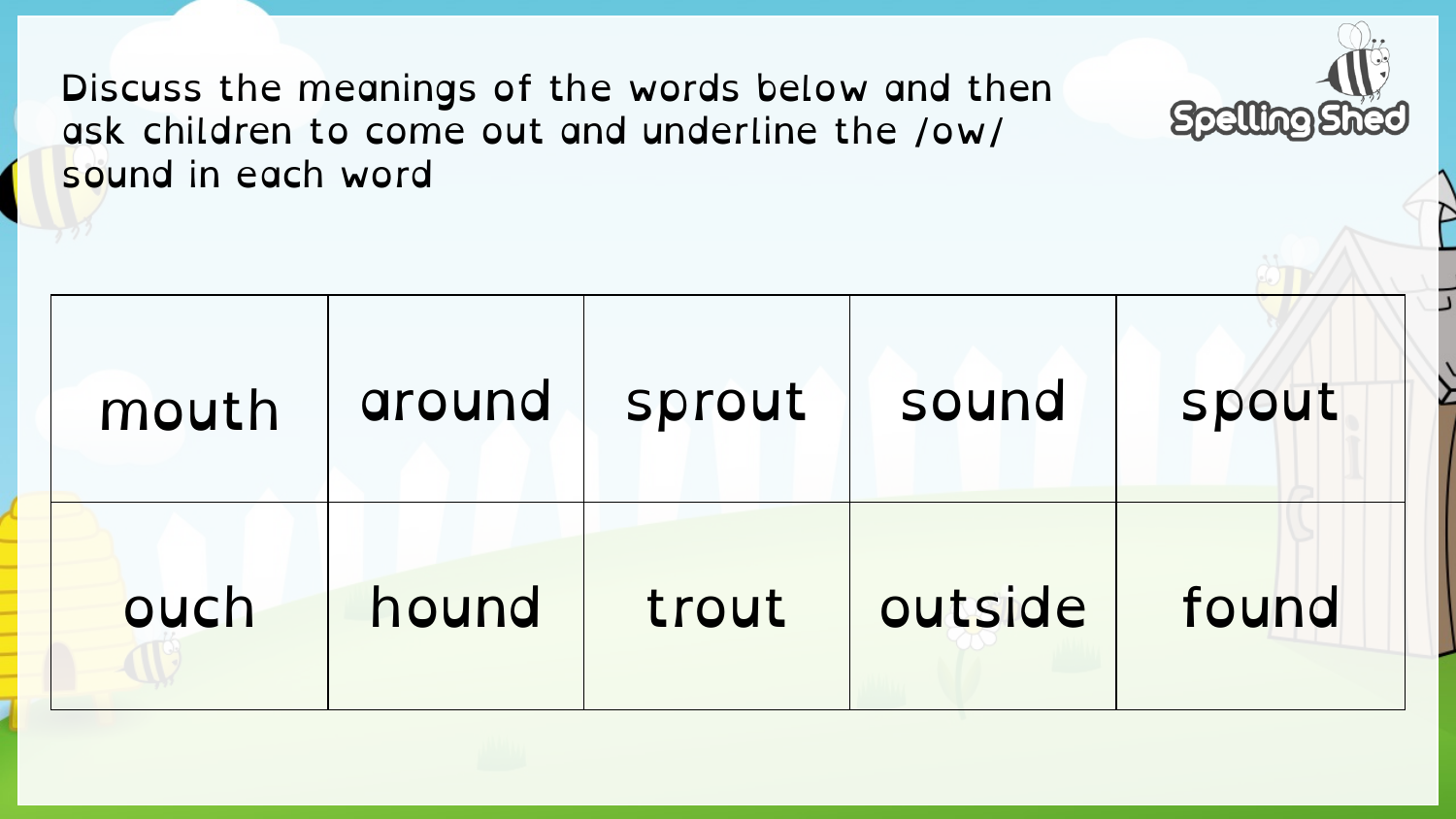## Answers:

Discuss the meanings of the words below and then ask children to come out and underline the /ow/ sound in each word



Spelling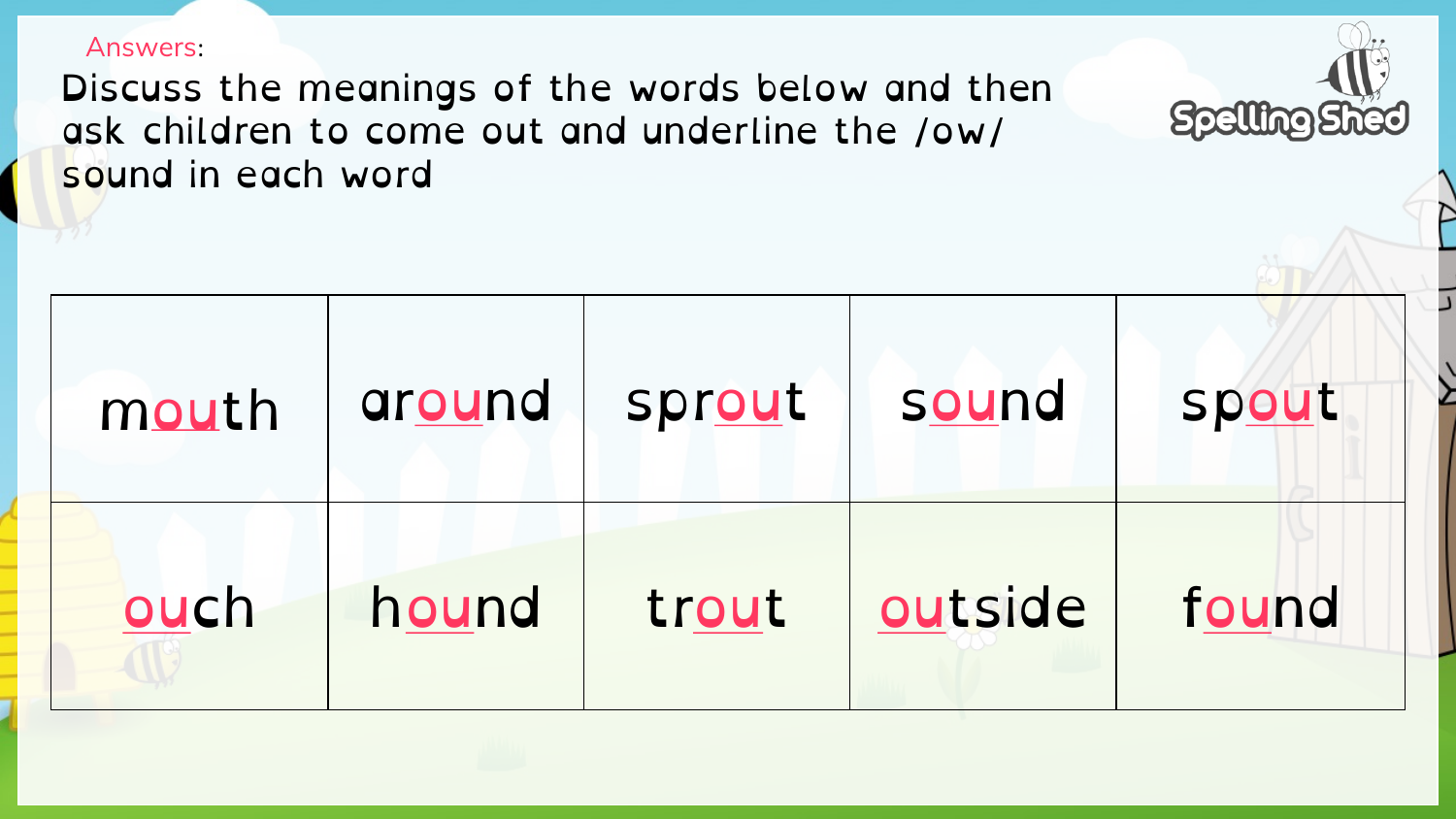| Stage: 3<br>List: 1 |       | and very rarely at the end of words. | The /ow/ sound spelled 'ou.' Found often in the middle of words, sometimes at the beginning |             |                         |             |
|---------------------|-------|--------------------------------------|---------------------------------------------------------------------------------------------|-------------|-------------------------|-------------|
|                     | Name: |                                      |                                                                                             |             |                         | Spelling    |
|                     |       |                                      |                                                                                             |             |                         |             |
| <b>Spellings</b>    |       | 1st Attempt                          | 2 <sup>nd</sup> Attempt                                                                     | 3rd Attempt | 4 <sup>th</sup> Attempt | 5th Attempt |
| mouth               |       |                                      |                                                                                             |             |                         |             |
| around              |       |                                      |                                                                                             |             |                         |             |
| sprout              |       |                                      |                                                                                             |             |                         |             |
| sound               |       |                                      |                                                                                             |             |                         |             |
| spout               |       |                                      |                                                                                             |             |                         |             |
| ouch                |       |                                      |                                                                                             |             |                         |             |
| hound               |       |                                      |                                                                                             |             |                         |             |
| trout               |       |                                      |                                                                                             |             |                         |             |
| found               |       |                                      |                                                                                             |             |                         |             |
| proud               |       |                                      |                                                                                             |             |                         |             |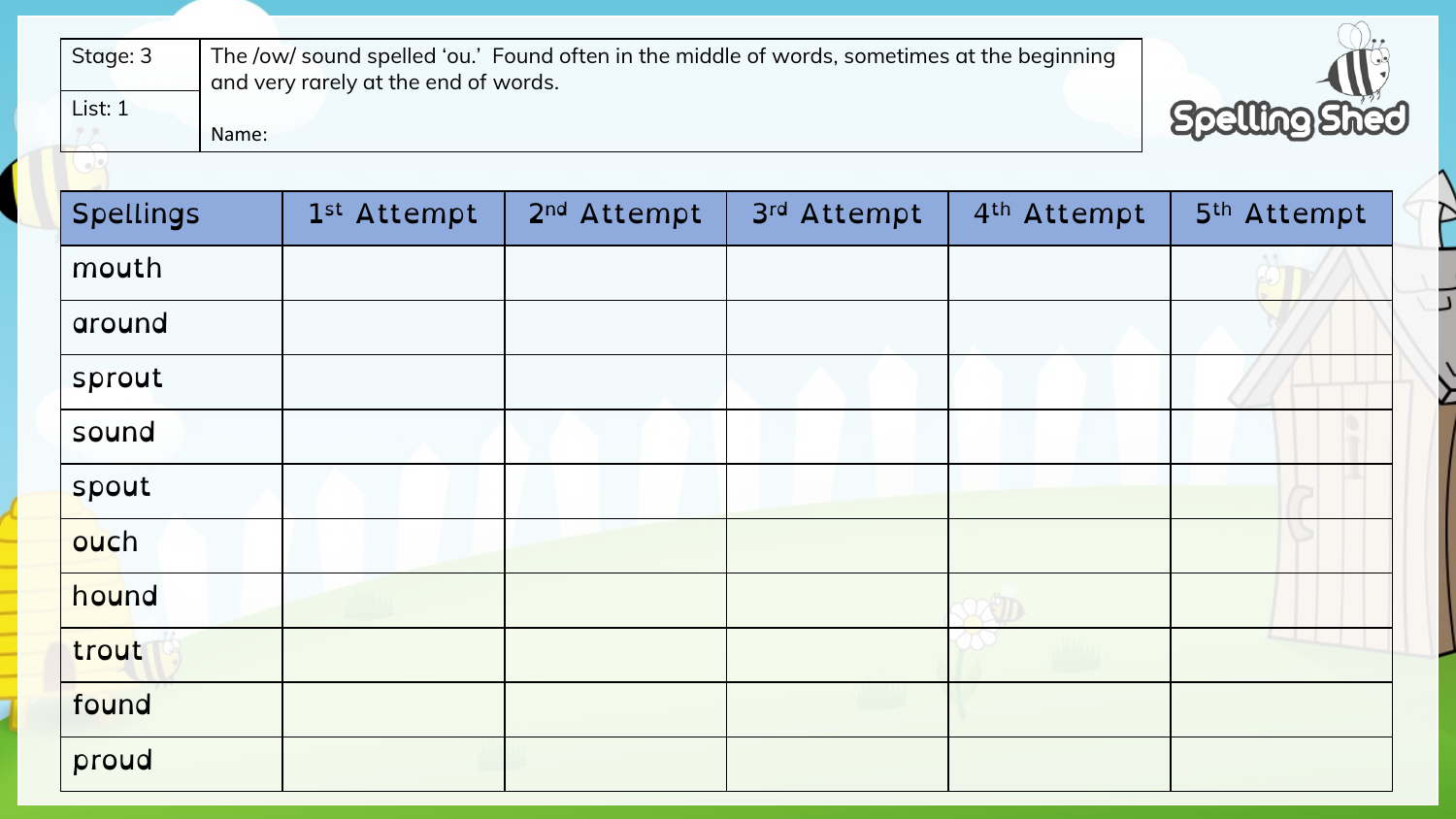| Stage: 3         | The /ow/ sound spelled 'ou.' Found often in the middle of words, sometimes at the beginning<br>and very rarely at the end of words. |                |   |                |                |                |                  |                |                                                  |                |                         |                         |                         |                         |              |                |
|------------------|-------------------------------------------------------------------------------------------------------------------------------------|----------------|---|----------------|----------------|----------------|------------------|----------------|--------------------------------------------------|----------------|-------------------------|-------------------------|-------------------------|-------------------------|--------------|----------------|
| List: 1<br>Name: | <b>Spelling Shed</b>                                                                                                                |                |   |                |                |                |                  |                |                                                  |                |                         |                         |                         |                         |              |                |
|                  |                                                                                                                                     |                |   |                |                |                |                  |                | Find and unscramble your spellings in the grids. |                |                         |                         |                         |                         |              |                |
| <b>Spellings</b> |                                                                                                                                     | h              |   | t              | m              | $\overline{O}$ | $\overline{u}$   |                | $\mathsf{n}$                                     | $\overline{a}$ |                         | $\overline{O}$          | $\overline{u}$          | $\overline{\mathsf{d}}$ |              |                |
| mouth            |                                                                                                                                     |                |   |                |                |                |                  |                |                                                  |                |                         |                         |                         |                         |              |                |
| around           |                                                                                                                                     |                |   |                |                |                |                  |                |                                                  |                |                         |                         |                         |                         |              |                |
| sprout           |                                                                                                                                     |                | t | S              |                | $\overline{u}$ | $\boldsymbol{p}$ | $\overline{O}$ | p                                                | $\mathsf{r}$   |                         | $\overline{\mathsf{u}}$ | t                       | $\mathbf O$             | S            |                |
| sound            |                                                                                                                                     |                |   |                |                |                |                  |                |                                                  |                |                         |                         |                         |                         |              |                |
| spout            |                                                                                                                                     |                |   |                |                |                |                  |                |                                                  |                |                         |                         |                         |                         |              |                |
| ouch             | $\overline{\mathsf{d}}$                                                                                                             | $\mathsf{n}$   | f | $\overline{O}$ | $\overline{u}$ |                | t                | t              |                                                  | $\overline{u}$ | $\overline{O}$          | $\overline{O}$          | p                       | $\overline{u}$          | $\mathsf{d}$ | $\mathbf{r}$   |
| hound            |                                                                                                                                     |                |   |                |                |                |                  |                |                                                  |                |                         |                         |                         |                         |              |                |
| trout            |                                                                                                                                     |                |   |                |                |                |                  |                |                                                  |                |                         |                         |                         |                         |              |                |
| found            |                                                                                                                                     | $\overline{O}$ | S | $\overline{u}$ | $\mathsf{n}$   | $\overline{d}$ | $\mathsf{n}$     | $\overline{u}$ | $\overline{\mathsf{d}}$                          | $\overline{O}$ | $\overline{\mathsf{h}}$ |                         | $\overline{\mathsf{h}}$ | $\overline{u}$          | $\mathsf{C}$ | $\overline{O}$ |
| proud            |                                                                                                                                     |                |   |                |                |                |                  |                |                                                  |                |                         |                         |                         |                         |              |                |